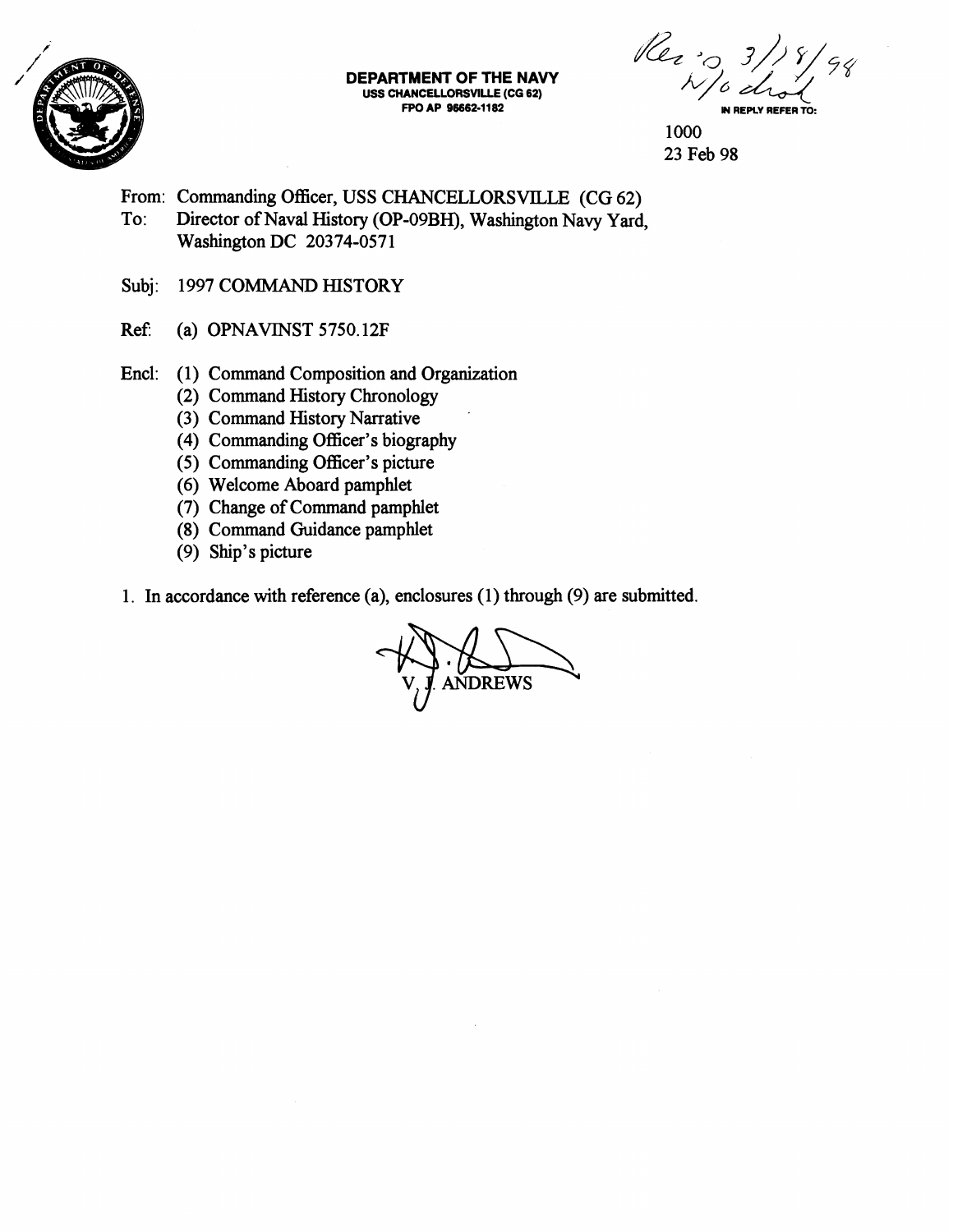# **COMMAND COMPOSITION AND ORGANIZATION**

### **CHANCELLORSVILLE'S MISSION:**

Continuous readiness to conduct prompt, sustained operations fiom the sea.

## **ISIC:**

COMCRUDESGRU THREE

#### **COMMANDING OFFICER:**

Captain Vincent **J.** Andrews, United States Navy

## **PERMANENT DUTY STATION:**

NAVSTA San Diego, CA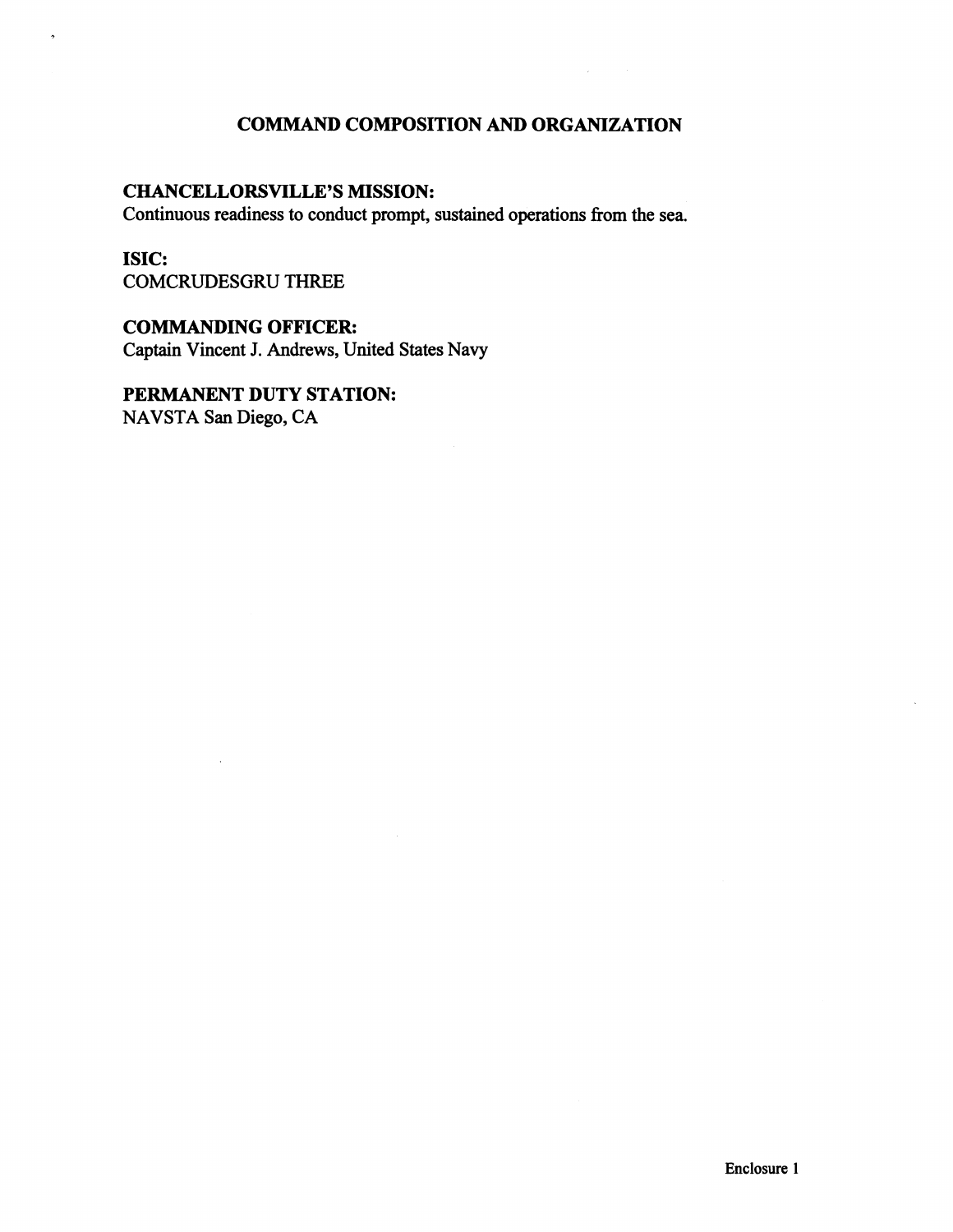# USS CHANCELLORSVILLE (CG 62) COMMAND HISTORY KEY

## **CHRONOLOGICAL EVENTS FOR 1997**

| 01 Jan    | Deployed: Counter-Drug Operations, Eastern Pacific.                                                                                                    |
|-----------|--------------------------------------------------------------------------------------------------------------------------------------------------------|
| $13$ Jan  | Arrive Salinas, EC.                                                                                                                                    |
| $17$ Jan  | Depart Salinas, EC enroute to Acapulco, MX.                                                                                                            |
| 26-30 Jan | Engineering Readiness, Mid-cycle Assessment. Underway, Eastern<br>Pacific.                                                                             |
| 30 Jan    | Arrive Acapulco, MX.                                                                                                                                   |
| 02 Feb    | Embark dependents and family members for Tiger Cruise<br>Depart Acapulco, MX enroute to San Diego, CA.                                                 |
| 06 Feb    | Arrive San Diego, CA                                                                                                                                   |
| 06-21 Feb | Post deployment leave and upkeep period, San Diego, CA.                                                                                                |
| 27 Feb    | Underway from San Diego enroute to Monterey, CA.<br>Naval Gunfire Support Qualification (FIREX II) at Shore Bombardment<br>Range, San Clemente Island. |
| 28 Feb    | Cancel Monterey port visit due to inclement weather.<br>Arrive San Diego, CA.                                                                          |
| 04 Mar    | Depart San Diego enroute to Seal Beach, CA.<br>Arrive Seal Beach, CA.                                                                                  |
| 04-06 Mar | Ammo offload: Seal Beach, CA.                                                                                                                          |
| 06 Mar    | Depart Seal Beach, CA enroute to San Diego, CA.<br>Arrive San Diego, CA.                                                                               |
| 24 Mar    | Depart San Diego NAVSTA enroute to Southwest Marine shipyard, San<br>Diego, CA.<br>Arrive Southwest Marine shipyard, San Diego, CA.<br>ROH commences.  |
| 01 Apr    | Enter dry-dock, Southwest Marine shipyard.                                                                                                             |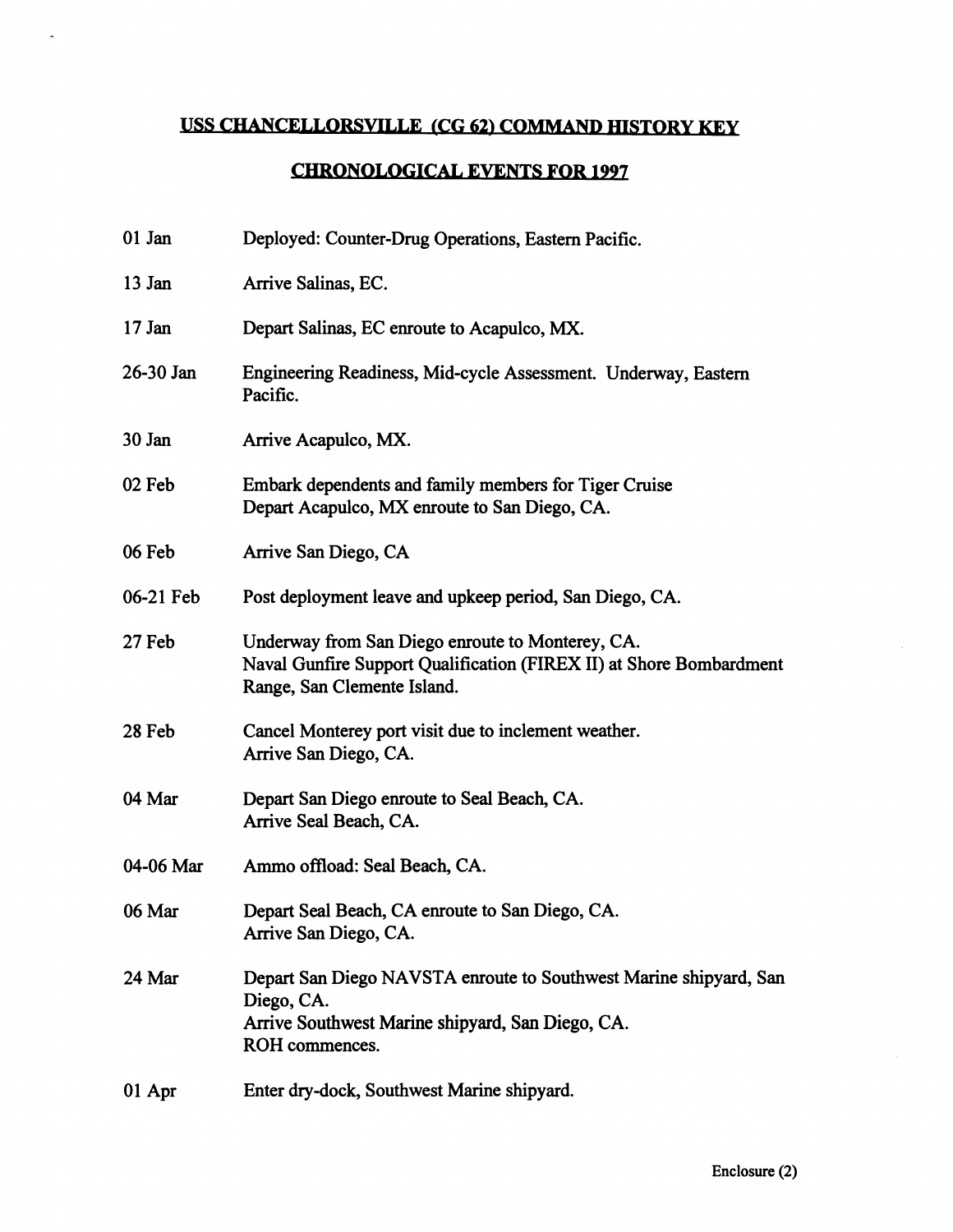| $25$ Jun    | Undock Southwest Marine shipyard.                                                                     |
|-------------|-------------------------------------------------------------------------------------------------------|
| $11-15$ Aug | Engineering Pre Light-Off Training Phase I, Inport San Diego, CA.                                     |
| 16 Aug      | Aegis Light-Off Phase I.                                                                              |
| 26 Sep      | Change of Command. CAPT Hebert is relieved by CAPT Andrews.                                           |
|             | 29 Sep-03 Oct Engineering Pre Light-Off Training Phase II, Inport San Diego, CA.                      |
| 22-23 Oct   | Crew Certification Phase I, Inport San Diego, CA.                                                     |
| 27-31 Oct   | Engineering Pre Light-Off Training Phase III, Inport San Diego, CA.                                   |
| 04-07 Nov   | ISIC Engineering Light-Off Assessment, Inport San Diego, CA.                                          |
| 12-14 Nov   | Propulsion Examining Board (PEB) Engineering Light-Off Assessment,<br>Inport San Diego, San Diego CA. |
| 01-05 Dec   | Harpoon Material Certification<br><b>Tomahawk Material Certification</b><br><b>Dock Trials</b>        |
| 08-12 Dec   | Preparations for Sea Trials                                                                           |
| 09 Dec      | Crew Certification Phase II, Inport San Diego CA.                                                     |
| 12 Dec      | Underway, Southern California Operations Area for Sea Trials (Part I).                                |
| 15-17 Dec   | Underway, Southern California Operating Area for Sea trials (Part II).                                |
|             | 18 Dec-05 Jan Leave and Upkeep Period.                                                                |

 $\hat{\mathcal{A}}$ 

 $\sim 10^7$ 

 $\mathcal{A}^{\text{max}}$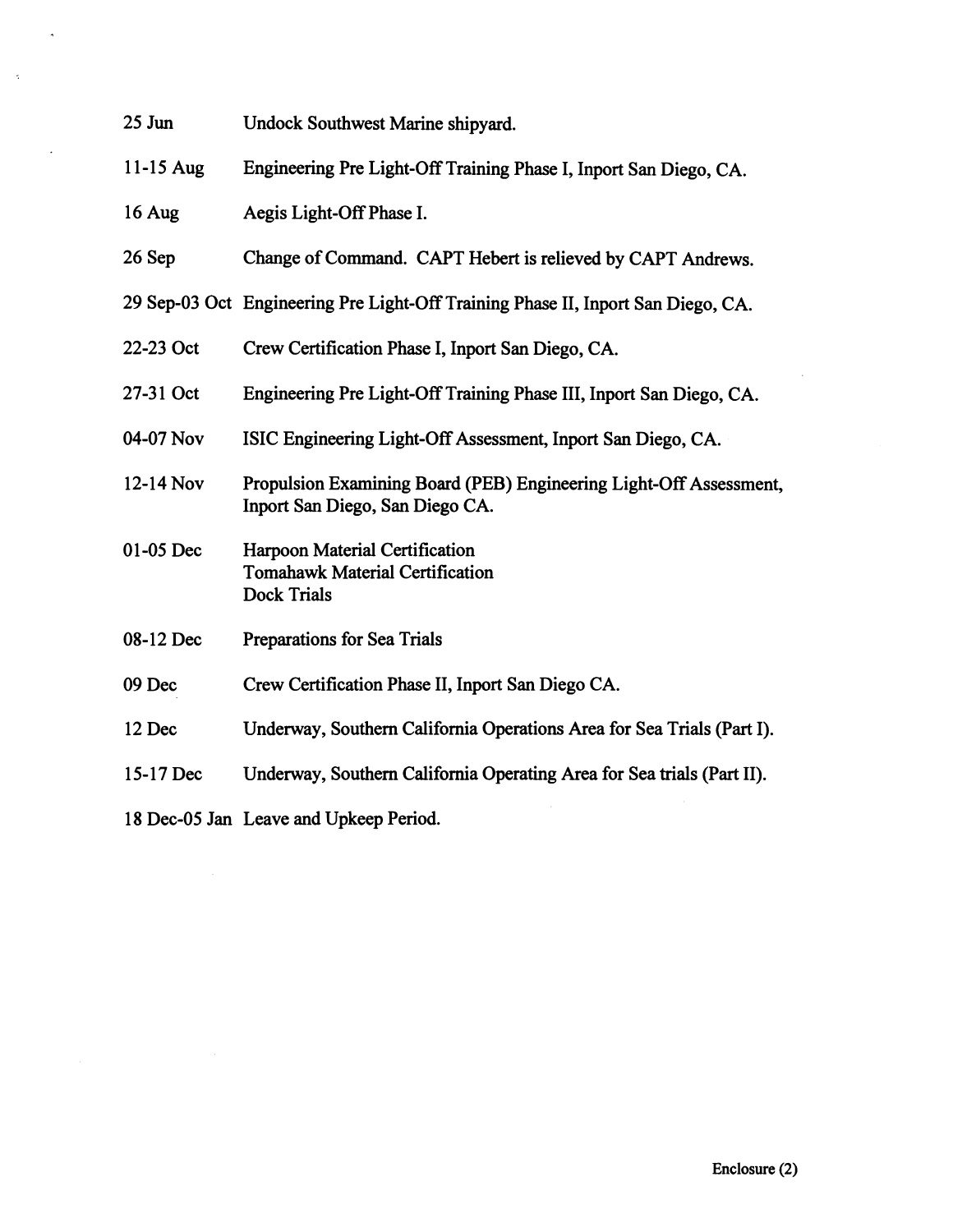#### **USS CHANCELLORSVILLE (CG 62)**

#### **COMMAND HISTORY**

For USS CHANCELLORSVILLE, the new year began inport in Rodman, Panama after nearly two weeks underway in the Eastern Pacific conducting counter-narcotics operations. On 04 January, CHANCELLORSVILLE got underway and continued her three-month counter-narcotics deployment, sailing southward to patrol a Suspected loading area off the coast of Colombia. On 13 January, the ship at Salinas, Ecuador for a four day visit. CHANCELLORSVILLE held a reception on the night of 14 January for Ecuadorian military and civilian guests, with the U.S. naval attache in Ecuador also in attendance. On 17 January, CHANCELLORSVILLE was underway once again, to continue her patrol. Upon leaving Rodman, Panama on 26 January, a Mid-cycle Assessment began as members of the staff of Commander, Cruiser Destroyer Group Three, and members of the Regional Support Organization came aboard to evaluate our engineering department. On 28 January, CHANCELLORSVILLE outchopped fiom JIATF EAST and returned to **JIATF** WEST, continuing her support of the counternarcotics mission. CHANCELLORSVILLE anchored in the harbor of Acapulco, Mexico on the evening of 30 January.

Dependents and relatives of crew members flew in on the afternoon of 02 February, were embarked, and the ship was underway that same evening for a Tiger Cruise enroute to San Diego, CA. On 06 Feb, CHANCELLORSVILLE arrived at NAVSTA San Diego, thus ending a successful 3-month counter-narcotics deployment. A two-week post-deployment stand down period ended on 21 February. On 27 February, CHANCELLORSVILLE was underway on the firing range off San Clemente Island for NGFS FIREX 11. The ship's Naval Gun Fire Support Team scored an outstanding 103.3, which eventually turned out to be the highest score attained in the Third Fleet for 1997. Upon completion of the exercise, CHANCELLORSVILLE headed back to San Diego Naval Station. A port visit to Monterey, CA was canceled due to inclement weather.

After a weekend inport, CHANCELLORSVILLE was underway on 04 March, headed to Seal Beach, California for a pre-overhaul ammunition off load. After completing the off load on 06 March, CHANCELLORSVILLE returned to NAVSTA San Diego. On 10 March, the crew began moving off the ship and onto a berthing barge. On 19 March, CHANCELLORSVILLE hosted a breakfast for several senior officers in the Chinese People's Liberation Army (Navy). Commander, Cruiser Destroyer Group Three and Commander, Amphibious Group Three, were also in attendance at the breakfast.

On 24 March, CHANCELLORSVILLE was set off of Pier 8 by two tugs as she began her short journey to South West Marine shipyard for commencement of Regular Overhaul. On 01 April, CHANCELLORSVILLE entered the dry-dock in South West Marine.